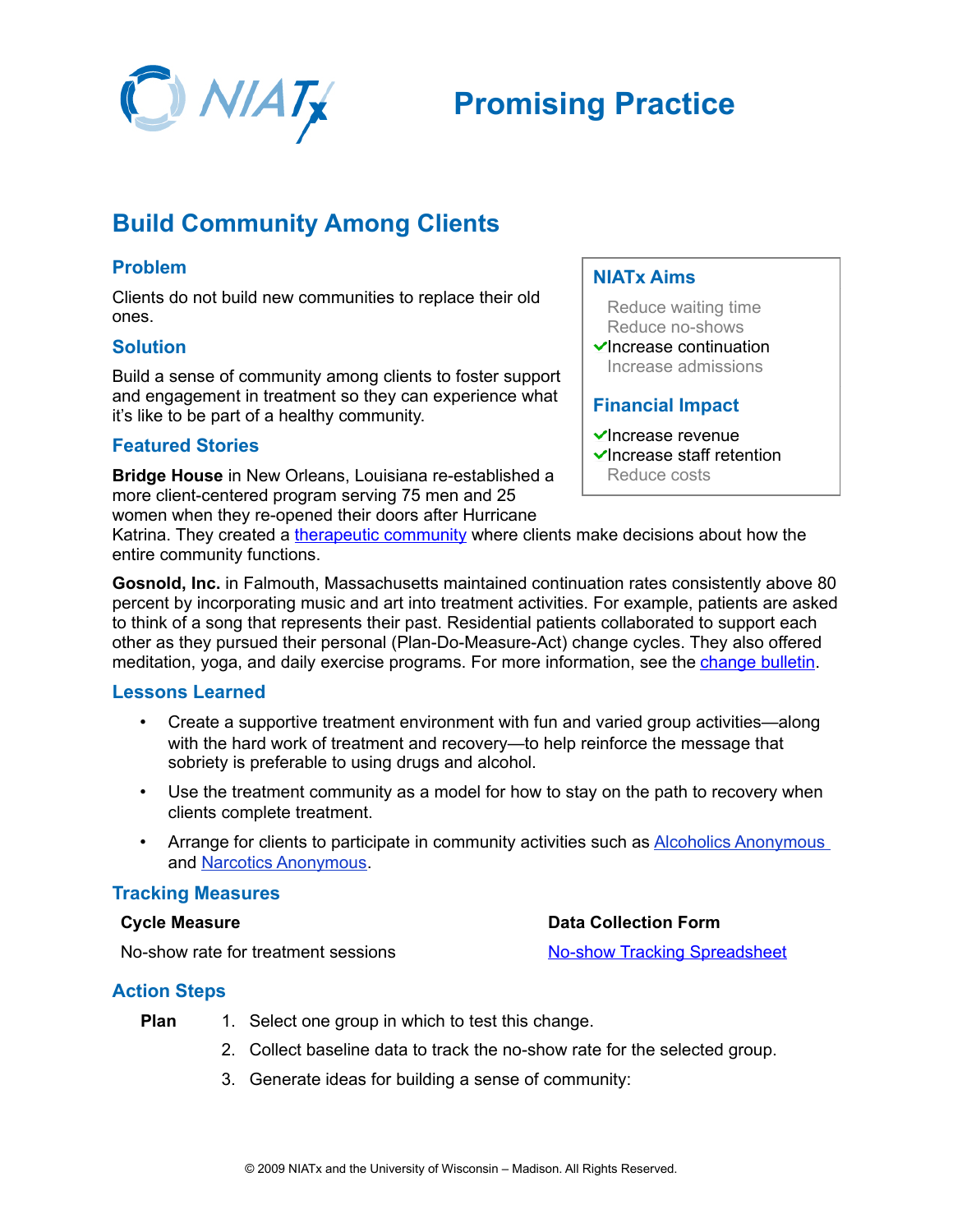



- Hold focus groups with clients to brainstorm and discuss ideas.
- Consider ideas from the stories included in this promising practice.
- **Do** 4. Select one way to build community among clients and implement it with the selected group for two weeks.
	- 5. Track and calculate the no-show rate for the selected group after implementing the change.
- **Study** 6. Check the fidelity of the change. Was the change implemented as planned?
	- 7. Evaluate the change:
		- What additional ideas about building community did your clients provide? Your staff members?
		- Did the no-show rate decrease?
	- **Act** 8. Adjust or add to the types of community activities and re-test this promising practice for an additional two weeks.

Repeat this series of steps until you have developed a supportive, healthy community with varied activities for all of your clients.

## **Related Promising Practices**

- • [Assign Peer Buddies](http://www.niatx.net/toolkits/provider/PP_AssignPeerBuddies.pdf)
- [Ask Clients to Participate in Treatment Planning](http://www.niatx.net/toolkits/provider/PP_ClientsParticipateTreatment.pdf)
- • [Use Motivational Incentives](http://www.niatx.net/toolkits/provider/PP_UseMotivationalIncentives.pdf)

#### **More Stories**

**Fayette Companies** in Peoria, Illinois turned role-playing into an entertaining activity and used drawing for prizes for completing stages of treatment as an activity that reinforced positive connections with others. For example, they give prizes that allow someone to take one of their peers to lunch or a movie. For more information, see the [case study.](http://www.niatx.net/toolkits/provider/fayette.pdf)

**Sinnissippi Centers** in Dixon, Illinois offers recreational activities for adolescents, including experiential adventure therapy that stresses challenges. They also include social activities, like bowling.

**Axis 1** in Barnwell, South Carolina allows participants to direct their own group sessions. A number of the women also decided to share a weekly meal with each other. They arrive at the agency early to eat together, socialize, and support each other. For example, the women's group went with the counselor and case manager to see an inspirational speaker who talked about the potential for better lives. For more information, see the [case study.](http://www.niatx.net/toolkits/provider/axis.pdf)

**Wood County Unified Services** in Wisconsin Rapids, Wisconsin increased continuation rates through the first five sessions from 70 percent to 90 percent over the course of nine months. They welcomed new intensive outpatient clients to group sessions and asked group members to introduce themselves and explain why they were in the program. Patients were matched with a